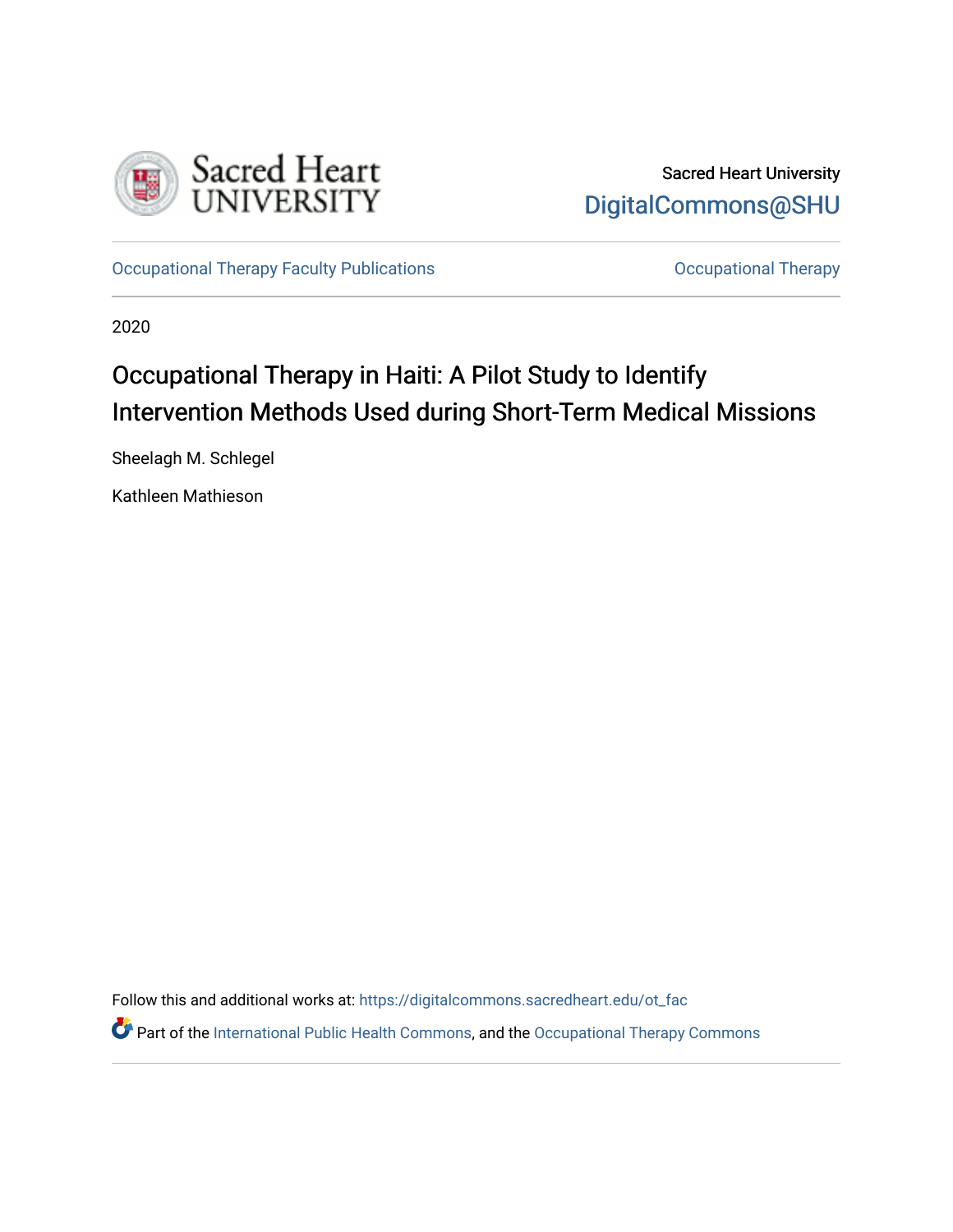

### Research Article

## Occupational Therapy in Haiti: A Pilot Study to Identify Intervention Methods Used during Short-Term Medical Missions

#### Sheelagh M. Schlegel **and Kathleen Mathieson**

Center of Graduate Health Studies, A.T. Still University, 5850 E Still Cir, Mesa, AZ 85206, USA

Correspondence should be addressed to Sheelagh M. Schlegel; sschlegel@atsu.edu

Received 15 February 2020; Revised 10 May 2020; Accepted 1 June 2020; Published 28 August 2020

Academic Editor: Claudia Hilton

Copyright © 2020 Sheelagh M. Schlegel and Kathleen Mathieson. This is an open access article distributed under the [Creative](https://creativecommons.org/licenses/by/4.0/) [Commons Attribution License,](https://creativecommons.org/licenses/by/4.0/) which permits unrestricted use, distribution, and reproduction in any medium, provided the original work is properly cited.

Due to the shortage of occupational therapists (OTs) in Haiti and over 800,000 individuals with disabilities, most occupational therapy assessments and interventions are provided by OTs on short-term medical missions (STMMs). Learning which methods OT use to provide assessments and interventions during these STMMs is the first step to understanding how to facilitate followup and carry-over for clients and ensure longevity for STMMs in Haiti. This study used a cross-sectional, descriptive design to gather data on methods used by OTs. Thirty-three OTs, who travelled to Haiti on STMMs, completed a 16-question, online survey. The most common method provided by OTs was education to patients, caregivers, and local providers. Training of Haitian rehabilitation technicians was also prevalent. There was an association between the years of the OTs' clinical experience and the effort of OTs to train local providers, but this result was not statistically significant. Further research should be implemented on specific methods that can be used in the absence or shortage of Haitian OTs to ensure follow-up for Haitian clients. The sharing of data regarding OT methods on STMMs will promote evidence-based, client-centered, and cost-effective therapy to enhance effective client outcomes.

#### 1. Introduction

Short-term medical missions (STMMs) of one to 30 days duration provide direct medical care to populations in lowincome countries (LICs) [[1](#page-7-0)]. Occupational therapy is useful in an area where limited resources are available [[2](#page-7-0)], and occupational therapists (OTs) participate in STMMs to improve clients' independence in their occupations such as work, play, and self-care. Many STMM teams return several times to the same location or liaise with the local providers on a continual basis, but a lack of research into methods that can enhance STMM outcomes exists [\[3](#page-7-0)].

Historically, STMMs were faith-based [[4\]](#page-7-0), but now many nonprofit organizations or educational institutions sponsor them [[5\]](#page-7-0). STMMs prepare health professionals to be more globally experienced and give them a chance to donate their time and knowledge [\[1](#page-7-0), [6\]](#page-7-0). Most literature on STMMs, however, is limited to descriptive articles [\[1, 5](#page-7-0), [7](#page-7-0)]. Only 6% of the articles published on STMMs between 1993 and 2013

involved quantitative or qualitative research [[4](#page-7-0)]. Data collection from most STMMs has focused on quantity, such as the number of patients seen, not health outcomes [[3\]](#page-7-0).

STMMs may cause actual harm to communities, exacerbating their existing challenges [[3, 5](#page-7-0), [7](#page-7-0)]. Cultural differences may make communication difficult, and providers may be unfamiliar with the local culture and health care systems, rendering them unable to provide quality and effective care [\[1](#page-7-0), [8](#page-7-0)]. Donated supplies and equipment may fulfill shortterm needs for a community but may cause long-term supply issues [\[3](#page-7-0)]. Donations can also cause harm if not supplied correctly, may threaten the livelihood of local providers, and may increase the financial demand for parts and maintenance on communities who are already struggling [\[9\]](#page-7-0). As stated by Decamp et al. [[10](#page-7-0)], STMMs must focus on prevention, educating local providers, and building health care infrastructure to facilitate long-term change. STMMs that provide short-term benefits, such as care after humanitarian crises, can evolve into long-term partnerships [\[10](#page-7-0)]. This is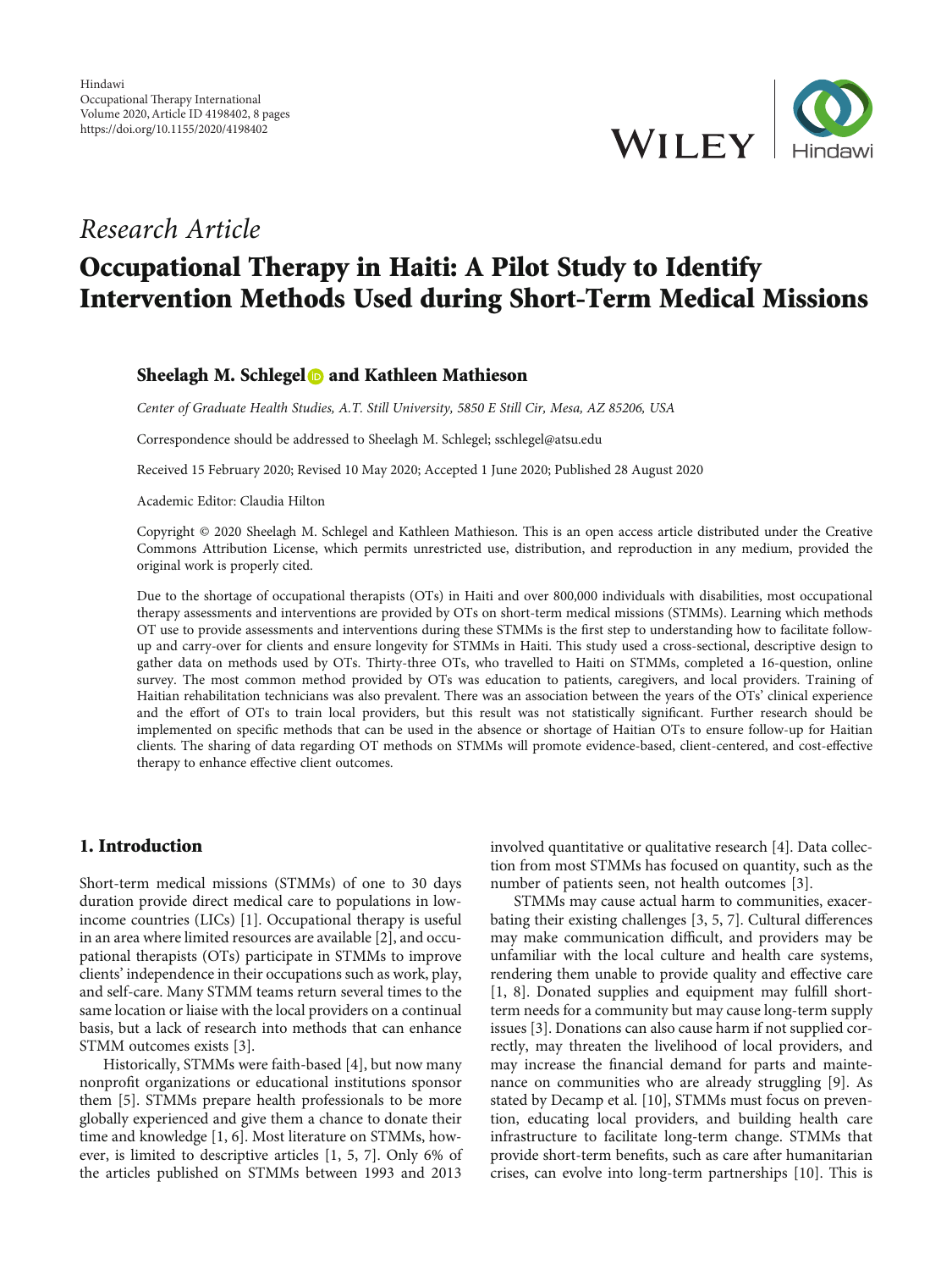certainly the case in Haiti, where many occupational therapy teams return annually or semiannually to follow-up with clients and engage in long-term planning.

Haiti, the poorest country in the Western hemisphere, has a population of 9 million people. An estimated 800,000 people are living with disabilities in Haiti, and between 194,000 and 250,000, people were injured in the 2010 earthquake [[11\]](#page-7-0). Haitian individuals with disabilities experience vulnerabilities due to difficulty meeting basic needs, safety concerns, and lack of access to health care and other services [\[12](#page-7-0)]. A severe shortage of rehabilitation professionals exists in Haiti with only 30 physical therapists and six OTs working in the country [\[13, 14](#page-7-0)]. Haiti Rehabilitation Foundation, a nonprofit organization, established an OT baccalaureate training program at Faculté des Sciences de Réhabilitation de Léogâne (FSRL) in Haiti in 2015 and the first class of three OTs graduated in early 2020 [\[15](#page-7-0)]. Although rehabilitation services have increased in Haiti since the 2010 earthquake and there has been the institution of the new occupational therapy program, the shortage of rehabilitation professionals is severe.

Due to the lack of of OT practitioners in Haiti, several organizations send therapists on STMMs to Haiti to provide direct care, consultation, and training for local providers. Several organizations have become adept at long-term planning and ensuring follow-through for OT clients during and in between STMMs [[16](#page-7-0), [17\]](#page-7-0). To ensure that occupational therapy programs are sustained, STMM teams have implemented methods such as training community health workers or rehabilitation technicians, educating clients and their families, and using telerehabilitation.

Community health workers (CHWs) have been used for many years in Haiti and can be an effective means of providing health education in a culturally-appropriate and meaningful way where there are no health professionals [[18](#page-7-0)]. Rehabilitation technicians are also used widely in Haiti [\[14](#page-7-0)]. They can work with clients on a range of motion exercises, adaptive equipment, feeding and swallowing techniques, and mobility programs under the intermittent supervision of a therapist [\[17\]](#page-7-0).

Although there is no literature linking it to Haiti, educating a client or a caregiver is an essential method used by OTs and tailored to an individual's needs [\[19\]](#page-7-0). Coaching is a strength-based method, aligned with family-centered care [\[20](#page-7-0)] and when coaching, OTs guide clients with deficits in functional performance to reach their goals [\[21\]](#page-7-0). The teachback method is widely used by providers to check if clients or caregivers can understand and describe in their own words about their health or demonstrate what they need to know [\[22](#page-7-0)]. Caplin and Saunders [\[23\]](#page-7-0) reported that the teach-back method is effective for OTs to use to educate clients because it ensures client understanding in between OT visits and reduces the risk that clients with low literacy do not understand what is being taught.

One method that is often used in a global setting to provide services where there are no providers is telehealth. Telehealth provides consultative services to remote and rural areas using videoconferencing, and cell phones with systems designed to work with limited broadband and hardware that

are available in a LIC [[24](#page-7-0), [25\]](#page-7-0). Telehealth is often associated with improved clinical decision-making and increased efficiency for health care providers and is a method that could be used in a global setting, like Haiti where there is a shortage of providers. The use of remotely-supervised telerehabilitation by OTs can enhance client experiences, empower clients, and decrease cost [\[26\]](#page-7-0).

Part of the vision of OT is to provide culturallyresponsive and customized services and to provide evidence-based, client-centered, and cost-effective therapy to enhance effective outcomes for clients [[27\]](#page-7-0). Continuity and training methods are necessary to ensure that OT programs are sustained. With the shortage of qualified OTs in Haiti, STMMs are the only way to augment the limited number of therapists. However, a gap in the literature exists regarding methods that can help improve the carry-over of OT interventions. The purpose of this cross-sectional, descriptive study was to determine what methods OT teams use to provide interventions during and after STMMs to Haiti as a first step in understanding how to ensure follow-up and carry-over for clients and facilitate longevity for STMMs in Haiti.

#### 2. Materials and Methods

This study was a cross-sectional descriptive study, and the variables of interest were demographics of participants and the type of methods used to provide follow-up and carryover for clients who received OT. Study participants completed an online, anonymous survey. To be included, participants had to be OTs with a bachelor's degree or higher who participated in at least one STMM to Haiti. OT students who participated in service learning trips to Haiti and OTs who volunteered in Haiti for purposes other than providing direct OT services were excluded. The A. T. Still University Institutional Review Board approved the study.

The first author developed a survey that included items to gather demographic information and items to gather data on the methods OTs use on STMMs to ensure follow-up and carry-over for the clients between trips Table [1](#page-3-0). The demographic data collected on the OTs included their age, country of origin, educational level, years of experience, and the number of STMMs the OTs had participated in. These methods included those found in the literature, such as telerehabilitation, education methods, and training of rehabilitation technicians and community health workers.

At the end of the survey, two open-ended questions asked participants to describe their challenges to providing followup for clients between STMMs and asked them to outline other methods they used to ensure long-term benefits. The investigator designed these open-ended questions to provide some information to highlight or provide examples of the main quantitative findings from the closed-ended questions. The survey was beta-tested by three content experts, an outside reviewer, and the subinvestigator. Revisions were made, and the survey was administered using the Survey Monkey platform.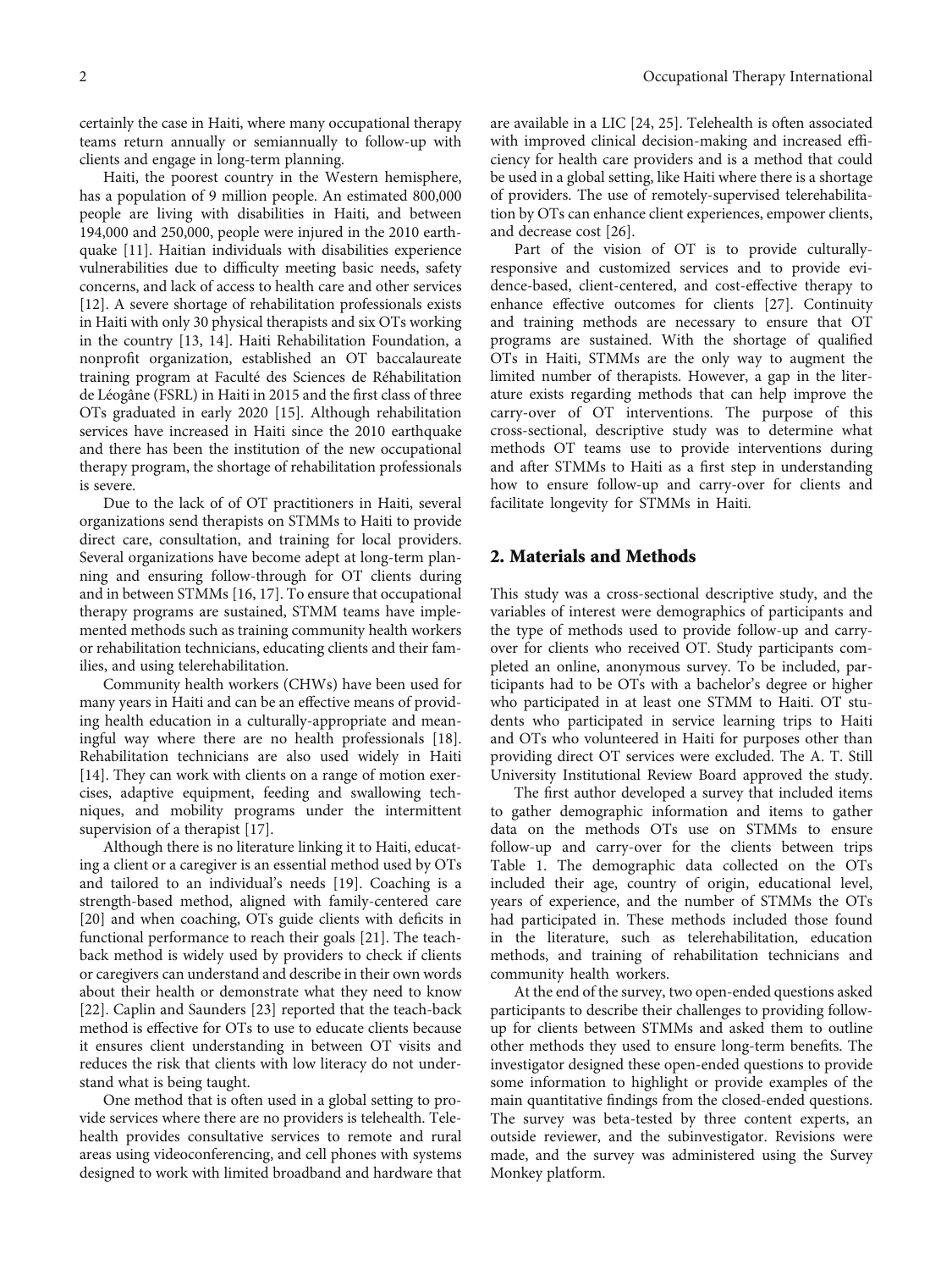#### <span id="page-3-0"></span>Question

What is your gender?

Which race/ethnicity best describes you?

In which country do you currently reside?

What is your highest degree attained in OT?

How many years of experience do you have as an OT?

Which of the following categories best describes your employment status?

How many short-term medical missions to Haiti have you participated in?

What type of organization(s) coordinated your STMM(s) to Haiti?

What populations did you provide interventions and assessments for during STMMs to Haiti?

During or after your STMM(s) to Haiti did you engage in any of the following activities to ensure follow-up and carry-over for the clients?

If you engaged in patient education or caregiver education to ensure follow-up and carry-over for your clients during or after your STMM, please check which specific education methods you used

If you engaged in telehealth methods during or after STMMS to ensure follow-up and carry-over for your clients, please check which specific methods you used

If you engaged in training of rehabilitation technicians during or after your STMMs to Haiti to ensure follow-up and carry-over for patients please check the specific training activities that you used

If you engaged in the training of community health workers during or after your STMMs to Haiti to ensure follow-up and carry-over for patients, please check the specific training methods that you used

In your experience on a short-term medical mission to Haiti, what are the challenges to providing follow-up and carry-over for patients during or between trips?

Did you provide any other methods, besides those previously mentioned to ensure follow-up and carry-over for clients in between STMMs to Haiti? If yes, please outline the methods below.

Note: STMM = short-term medical mission.

The first author contacted the Haitian Association of Occupational Therapists, nonprofit organizations, and the Dean of the FSRL occupational therapy program and asked each to forward an email to OTs who participated in STMMs to Haiti. This email had an embedded link that connected participants to the electronic survey. Other participants were referred by OTs using the snowball sampling method. The use of convenience sampling may have limited the ability to generalize the results to the target population of OTs who participate in STMMs in Haiti but as there are no official records of STMMs, this was the only method that was feasible.

The survey was 16 questions and took an average of seven minutes to complete. The investigator collected data over six weeks and sent reminder emails every seven days during the collection period informing potential participants of the closing date of the survey. All survey data collected were anonymous and answers were confidential.

Once the survey ended, the investigator downloaded the data from Survey Monkey into Microsoft Excel and imported it into IBM SPSS Statistics version 25 for analysis. The data collected were at the nominal and ordinal levels. Calculations of frequencies and percentages were conducted, and figures and tables were used to compare types of clients seen and methods used by OTs. A chi-square analysis was conducted to see if there was an association between the number of STMMs that OTs had participated in and their training of local health providers as experts recommend that STMMs must focus not just on providing direct care but also on sustainable practices like education of community stakeholders [[10](#page-7-0)].

#### 3. Results and Discussion

3.1. Results. A total of 34 respondents completed the anonymous, online survey. The response rate for the survey was 71%. One respondent did not meet the inclusion criteria for the study as they were not an occupational therapist, so their data were excluded from the results. Therefore, there were 33 surveys available for analysis.

The respondents' demographic data and characteristics are summarized in Table [2](#page-4-0). The majority of respondents were female (32) with only one male respondent. Most of the respondents were White/Caucasian (94%), followed by Black (3%), and American Indian/Alaskan Native (3%). The majority resided in the United States (63.5%) followed by Canada (27.3%), South Africa (3.0%), and Haiti (3.0%).

The respondents' professional characteristics are also summarized in Table [2.](#page-4-0) The percentage of the OTs who had a master's degree was 45.5%. Twelve percent had bachelor's degrees, and 15.2% had clinical doctorates in OT (Table [2](#page-4-0)). One respondent had a PhD in Rehabilitation Science. The majority of the respondents (56.3%) had more than 20 years of experience working as OTs, 6.1% had 16 to 20 years of experience, 6.1% had 11 to 15 years, 9.1% had 6 to 10 years, and 18.2% had 1 to 5 years of experience. Three percent of respondents had less than one year of experience as an OT (Table [2](#page-4-0)).

The majority of respondents had participated in 2 to 4 STMMs (57.6%), followed by 1 STMM (18.2%) and 5 to 10 STMMs (15.2%), while 9.1% of respondents had participated in more than 10 STMMs (Table 1). An equal number of OTs (39.4%) participated in STMMs sponsored by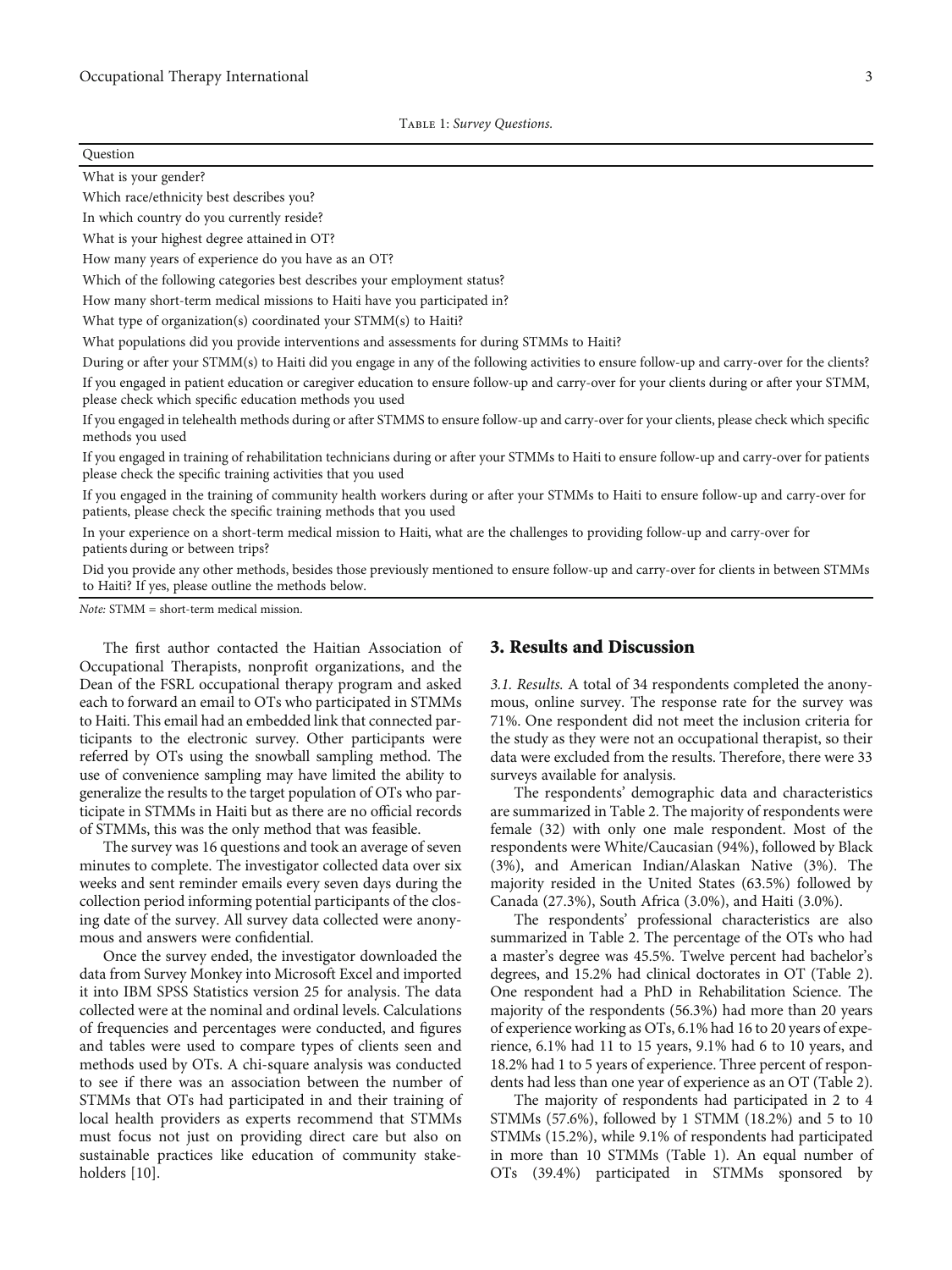<span id="page-4-0"></span>Table 2: Demographic and professional characteristics of study participants  $(N = 33)$ .

| Characteristic                 | Number         | Percentage |
|--------------------------------|----------------|------------|
| Gender                         |                |            |
| Female                         | 32             | 97.0       |
| Male                           | 1              | 3.0        |
| Residence                      |                |            |
| <b>United States</b>           | 21             | 63.5       |
| Canada                         | 9              | 27.3       |
| Haiti                          | $\overline{2}$ | 6.1        |
| South Africa                   | 1              | 3.0        |
| Highest degree                 |                |            |
| Master's                       | 15             | 45.5       |
| Bachelor's                     | 12             | 36.4       |
| Clinical doc                   | 5              | 15.2       |
| PhD                            | 1              | 3.0        |
| Years of OT experience         |                |            |
| <1 year                        | 1              | 3.0        |
| $1-5$ years                    | 6              | 18.2       |
| 6-10 years                     | 3              | 9.1        |
| $11-15$ years                  | $\overline{2}$ | 6.1        |
| $16-20$ years                  | $\overline{2}$ | 6.1        |
| $>20$ years                    | 18             | 54.5       |
| No response                    | $\mathbf{1}$   | 3.0        |
| No. of STMMs                   |                |            |
| 1 STMM                         | 6              | 18.2       |
| 2-4 STMMs                      | 19             | 57.6       |
| 5-10 STMMs                     | 5              | 15.2       |
| $>10$ STMMs                    | 3              | 9.1        |
| STMM Organization <sup>a</sup> |                |            |
| <b>NGO</b>                     | 13             | 39.4       |
| Faith-based                    | 13             | 39.4       |
| University                     | 7              | 21.2       |
| Private                        | 5              | 15.2       |
| Self-organized                 | 6              | 18.2       |

Note: AI/AN: American Indian/Alaskan Native, AA: African American, STMM: short-term medical mission, NGO: nongovernmental organization. <sup>a</sup>Types of STMM organization do not equal  $N = 33$  because respondents were able to choose multiple categories.

Table 3: Client populations seen by OTs on STMMs (*N* = 33).

| Type of Client <sup>a</sup> | Number | Percentage |
|-----------------------------|--------|------------|
| Outpatient adult            | 18     | 54.5       |
| Outpatient pediatric        | 22     | 66.7       |
| Inpatient pediatric         | 11     | 33.3       |
| Inpatient adult             | 7      | 21.2.      |
| Home health                 | 11     | 33.3       |
| Outpatient mental health    |        | 3.0        |

Note:  $a$ <sup>+</sup>type of client does not equal  $N = 33$  because respondents were able to choose multiple categories.

Table 4: Methods used on STMMs (*N* = 33).

| Method <sup>a</sup>      | Number | Percentage |
|--------------------------|--------|------------|
| Education                |        |            |
| Patient education        | 28     | 84.8       |
| Caregiver education      | 27     | 81.8       |
| Local provider education | 21     | 63.6       |
| Coaching                 | 20     | 60.6       |
| Teach back               | 13     | 39.4       |
| Home exercise programs   | 19     | 57.6       |
| Kreyol materials         | 17     | 51.5       |
| Telehealth               |        |            |
| Video conferencing       | 1      | 3.0        |
| Store and forward        | 1      | 3.0        |
| Mobile health            | 3      | 9.1        |
| Phone/video calls        | 3      | 9.1        |
| Training                 |        |            |
| Training of rehab techs  | 19     | 57.6       |
| Training of CHWs         | 9      | 27.3       |
| Training of other STMMs  | 8      | 24.2       |

Note: <sup>a</sup> method does not equal  $N = 33$  because respondents were able to choose multiple categories. CHWs: community health workers.

nongovernmental organizations and by faith-based organizations, 21.2% participated in STMMs sponsored by universities, 15.2% by private organizations, and 18.2% organized their own STMMs (Table 2).

OTs provided interventions to various client populations in Haiti including outpatient pediatric clients (66.7%), outpatient adult clients (54.5%), inpatient pediatric clients (33.3%), home health clients (33.3%), inpatient adult clients (21.2%), and outpatient mental health clients (3%) (Table 3). Ten OTs (30%), who checked the other category for client populations, identified working with children in residential settings (Table 3).

As displayed in Table 4, 28 OTs (84.8%) used patient education as a method, 27 (81.8%) used the caregiver education method, and two OTs (6.1%) used telehealth methods. When it came to the training of others as a method to ensure carry-over, 21 OTs (63.6%) trained local providers, 19 (57.6%) trained rehabilitation technicians, nine (27.3%) trained community health workers, and eight OTs (24.2%) trained other STMM teams.

Within the patient and caregiver education method, 20 OTs (60.6%) used coaching, 19 (57.6%) used home exercise programs, 17 (51.2%) used education materials in Kreyol, and 13 (39.4%) used the teach-back method to educate clients and their caregivers (Table 4). Within the telehealth method, three OTs (9.1%) used phone or video calls with providers, two (6.1%) used mobile health, one used video conferencing, and one used video store-and-forward to ensure carry-over for clients (Table 4).

The training methods that were used by respondents who trained rehabilitation technicians and community health workers are summarized in Table [5.](#page-5-0) The most common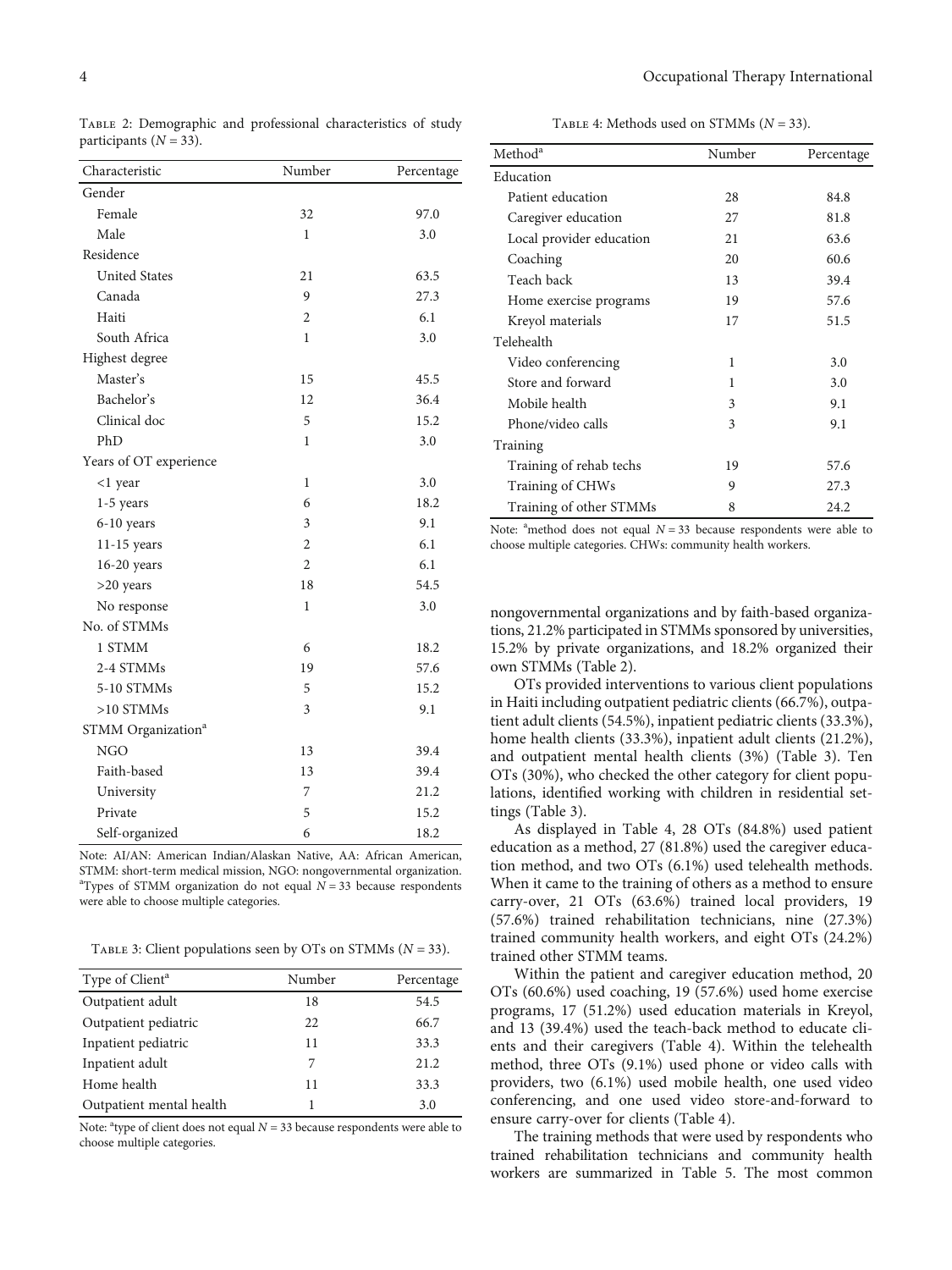<span id="page-5-0"></span>

| Training           | Trained RTs | Percentage | Trained CHWs | Percentages |
|--------------------|-------------|------------|--------------|-------------|
| Positioning        | 26          | 78.8       | 15           | 45.5        |
| Adaptive equipment | 26          | 78.8       | 13           | 39.4        |
| Range of motion    | 23          | 69.7       | 12           | 36.4        |
| Home ex. programs  | 18          | 54.5       |              | 21.2        |
| Mobilization       | 17          | 51.5       | 10           | 30.3        |
| Making A.E.        | 16          | 48.5       |              | 15.2        |
| Swallowing         | 12          | 36.4       |              | 21.2        |
| Relaxation         |             | 9.1        |              | 6.1         |

Table 5: Training for rehabilitation technicians and CHWs (*N* = 33).

Note: <sup>a</sup>training does not equal *N* = 33 because respondents were able to choose multiple categories. Home ex.: home exercise. A.E: adaptive equipment.

training methods for rehabilitation technicians, used by 26 respondents (78.8%), were training positioning of clients and adaptive equipment, the common training activities. For those respondents who trained community health workers, respondents were also more likely to provide training on positioning (45.5%) and adaptive equipment (39.4%).

A subanalysis was conducted to explore whether OTs, who had increased years of experience, were more likely to use a method like education of local providers to ensure sustainability. Although 75% of OTs with six or more years' experience provided education to local providers versus only 50% of OTs with 1 to 5 years' experience, according to a chisquare analysis, the results were not statistically significant,  $\chi^2$  (1, *N* = 32) = 1.57, *p* = 0.21 (Table 6).

For the two open-ended questions at the end of the survey, the most common theme for the question regarding barriers during STMMs was the language barrier (45.5% of respondents). One OT commented that "language barriers can result in difficulty with relaying proper education." Another theme identified by eight OTs (24.2% of the respondents) was that length of their volunteer experiences in Haiti were too short. For example, one OT commented there was "limited amount of time available with each patient secondary to the number of patients in need of services and short duration of trip," and another commented that "short duration of the therapist's stay contributed to interrupted rehab services." Two other themes identified as barriers were lack of local staff in Haiti and lack of resources, both of which were noted by 21.2% of respondents.

On the open-ended question about other methods OTs used, the most common method used was documentation, both to other STMM teams and local providers, to ensure follow-up. Five OTs (15.2%) mentioned using documentation as another method to ensure carry-over and followthrough for clients, and comments included, "I left simple report notes for the center staff and for therapists that followed me" and "I left written communication through an OT note on the treatment I provided and recommendations for follow-up interventions".

3.2. Discussion. The primary purpose of this study was to identify the methods that occupational therapists (OTs), who travel to Haiti on short-term medical missions (STMMs), use to ensure follow-up and carryover for their Table 6: Years of OT experience vs. education of local providers  $(n = 32)$ .

|                                                                                | Did not educate local<br>providers | Educated local<br>providers |
|--------------------------------------------------------------------------------|------------------------------------|-----------------------------|
| 1-5 years OT experience                                                        | $5(50\%)$                          | $5(50\%)$                   |
| 6+ years OT experience                                                         | 6(27.3%)                           | 16 (72%)                    |
| Note: results reported as row n (%). $\chi^2(1, N = 32) = 1.57$ , $p = 0.21$ . |                                    |                             |

patients. Most of the study participants were from the United States, followed by Canada. This correlates with a systematic review by Martiniuk et al. [[1\]](#page-7-0), who found that most STMM participants were citizens of high-income countries, usually the United States and Canada. The participants in this study were mostly female, which correlates with data from American and Canadian studies where females were represented in the OT workforce as 98% and 90.4%, respectively [\[28, 29\]](#page-7-0). The majority of the OTs in the study worked at outpatient clinics in Haiti. This aligns with a study by Parker et al. [\[30\]](#page-7-0), who found that much of the rehabilitation services in Haiti are provided in clinics set up by nongovernmental organizations due to the Haitian government's lack of ability to provide rehabilitation services.

The most common method used by OTs was patient education, followed by caregiver education, local provider training, and rehabilitation technician training. When examining the survey results for education, the most common method used was coaching, followed by home programs in Kreyol, and use of the teach-back method to educate clients and their caregivers.

Another method used by OTs in this study was the training of rehabilitation technicians. This finding supported studies that showed the importance and availability of rehabilitation technicians or aides and the presence of several training programs in Haiti to provide services in the absence of Haitian therapists [[14](#page-7-0), [31\]](#page-8-0). The low utilization of telehealth methods by the OTs in the study may indicate insecurity with using this newer method, or it may be due to a lack of resources in Haiti, which was identified as a barrier by the study participants. Lee et al. [\[25\]](#page-7-0) found that a good Internet connection with a low but stable bandwidth is necessary for telehealth, but Laguerre [[32](#page-8-0)] noted that Haiti often lacks stable Internet. In addition, not enough technicians are available to assist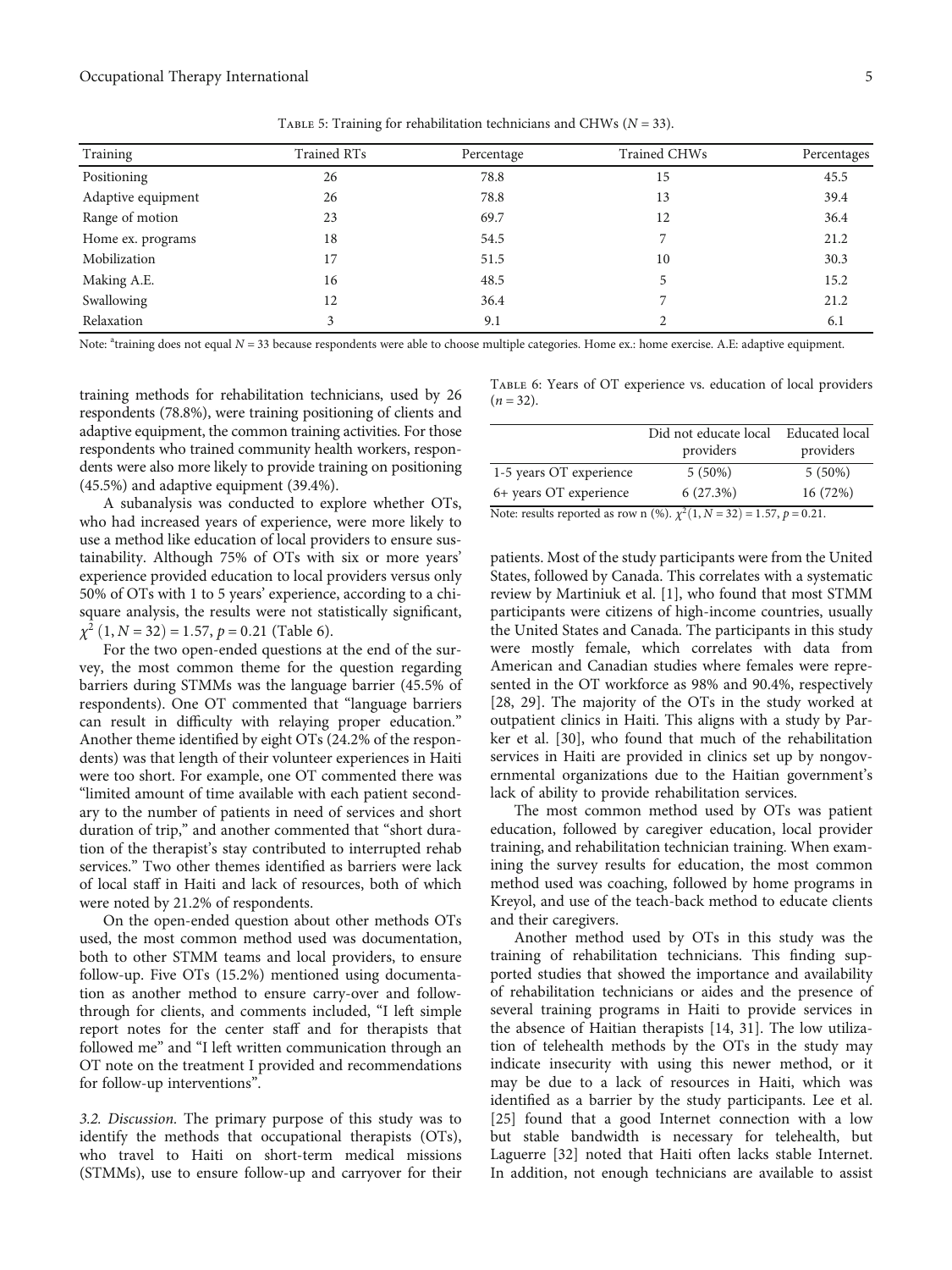with hardware or software issues in Haiti and often the electricity supply is unstable [\[32\]](#page-8-0).

OTs identified the language barrier as the most noted challenge to providing methods for carry-over in Haiti. Garbutt et al. [[33](#page-8-0)] found that a significant barrier between clients and volunteer OTs in low-income countries is a lack of shared language, which is needed for communicating about the services provided. In the current study, another barrier identified by the OTs was the lack of resources in Haiti. Another study by Duggan et al. [\[17](#page-7-0)] also found that the lack of material, human resources, and infrastructure in Haiti challenged OTs' flexibility, creativity, and adaptability on STMMs.

#### 4. Conclusions

This study had a small sample size  $(n = 33)$  that limited the generalizability of the results. This small sample size may limit the generalizability of the results, but as the number of OTs who volunteer in Haiti is probably quite small due to the lack of infrastructure and rehabilitation facilities, the sample size may represent the target population.

Study participants were recruited using convenience sampling by contacting OTs from different organizations, as was the snowballing method when it was requested that OTs send the survey to others. This use of nonprobability sampling means that the findings cannot be generalized to the larger population of OTs. In addition, OTs were asked to forward the survey to other OTs, and this may have caused a discrepancy in the known total of questionnaire recipients. The sample represented more females than males (32 : 1) as is usually the case in the profession of OT and a majority of Caucasian study participants. The lack of gender and ethnic diversity is similar to another study of OTs involved in STMMs [\[33\]](#page-8-0).

Another limitation was that OTs could check more than one category on questions about which methods they used. This may have affected the study results, as respondents may have selected options at the beginning of the list of methods without carefully reading the remaining items and also may have selected other methods than the ones that actually applied to them. According to Mersdorf [[34](#page-8-0)] with check-all-that-apply questions, alternatives may be selected that do not apply or apply only minimally, whereas more important alternatives are not chosen. To address this, the number of responses can be restricted so that respondents prioritize the most important methods [[34\]](#page-8-0).

Some survey questions seemed to have caused confusion and may have required further clarification. For example, for the first question regarding an overview of methods used, only 19 OTs checked that they participated in the training of rehabilitation technicians, but on the question pertaining to specific training methods, 26 OTs responded that they had trained rehabilitation technicians in certain methods. There were similar results on the CHW training and telehealth methods, where there were discrepancies between questions about the use of methods.

With the changes in the rehabilitation sector in Haiti due to the new training program for Haitian OTs, conducting further investigation to research how services for clients and the opportunities for OTs to participate in STMMs change over time would be prudent. Future studies could compare different regions of Haiti, such as urban and rural, to evaluate the different types of challenges that arise for OTs providing interventions and seeking follow-up for clients during and in-between STMMs.

Further research should be implemented on specific methods that can be used in the absence or shortage of Haitian OTs to ensure follow-up. Future studies using experimental designs could compare methods such as patient education and educating local providers or to a control group. Other possibilities could include qualitative research studies to interview OTs and their clients regarding methods used to improve sustainability and outcomes for future Haitian clients, their caregivers, and their communities.

It has been estimated that there are over 6,000 short-term medical missions (STMMs) annually around the world, with thousands of volunteers and costs in excess of \$250 million [\[35\]](#page-8-0). Historically, STMMs have focused mainly on the delivery of services, like surgeries, and this is reflected in the literature. In the past 15 years, the focus has shifted from delivery of care to ethical considerations [\[36\]](#page-8-0) but there is a lack of research on outcomes from STMMs. Sykes [\[4](#page-7-0)] found that the focus of most literature on STMMS has been on quantity, like numbers of patients seen, versus quality data like patient outcomes. Any articles on OT STMMs to Haiti have been descriptive or anecdotal in nature and lacked data collection or theoretical analysis of the care provided.

By simply providing direct care and not sharing information about the methods they used to ensure carry-over for the clients, occupational therapists who have volunteered in Haiti may not be following the current guidelines for STMMs, which are to develop long-term relationships, train local providers, and improve local infrastructure to ensure sustainability, and not to merely provide direct care or donated supplies [[3](#page-7-0)]. This study was the first step in discovering what methods OTs are actually using to improve sustainability and to share this information with OTs who have participated in STMMs to Haiti. This sharing of ideas will promote evidence-based, client-centered, and costeffective therapy to enhance effective outcomes for Haitian OT clients.

#### Data Availability

The availability of the data is restricted, because, due to the small sample size, there are ethical and confidentiality concerns with providing access to the full, non-aggregated data.

#### Conflicts of Interest

The authors declare that there is no conflict of interest regarding the publication of this paper.

#### Acknowledgments

The authors wish to acknowledge the members of the Haitian Association of Occupational Therapists and the Dean of the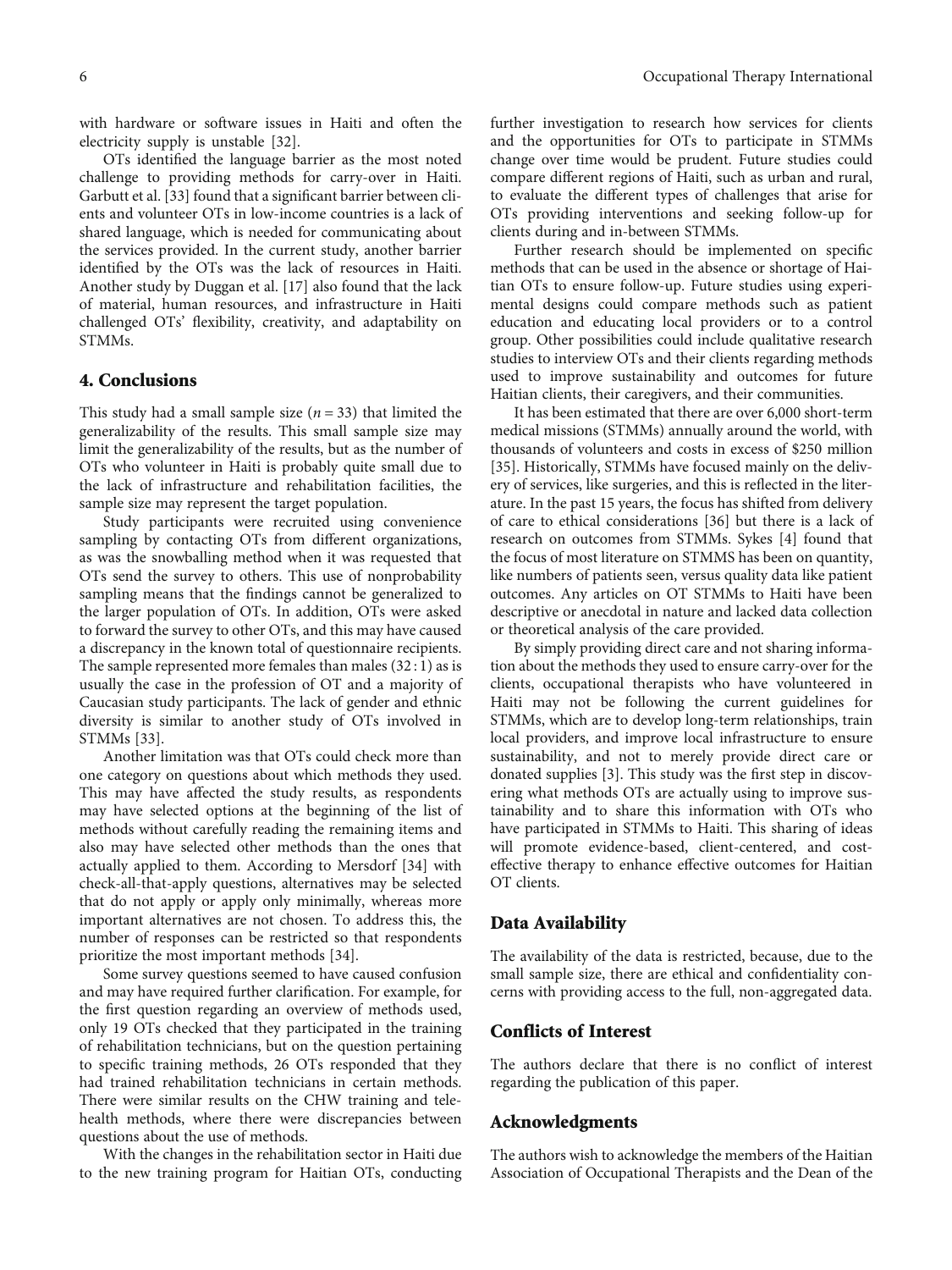<span id="page-7-0"></span>Faculte des Sciences de Rehabilitation de Leogane who assisted in the recruitment of research subjects and to all occupational therapists who participated in the study. The research and publication of this article was funded by the first author as part of her doctoral studies at A.T. Still University.

#### References

- [1] A. L. C. Martiniuk, M. Manouchehrian, J. A. Negin, and A. B. Zwi, "Brain gains: a literature review of medical missions to low and middle-income countries," BMC Health Services Research, vol. 12, no. 1, article 134, 2012.
- [2] S. Yeoman, "Occupation and disability: a role for occupational therapists in developing countries," British Journal of Occupational Therapy, vol. 61, no. 11, pp. 523–527, 2016.
- [3] G. S. Stone and K. R. Olson, "The ethics of medical volunteerism," Medical Clinics of North America, vol. 100, no. 2, pp. 237–246, 2016.
- [4] K. J. Sykes, "Short-term medical service trips: a systematic review of the evidence," American Journal of Public Health, vol. 104, no. 7, pp. e38–e48, 2014.
- [5] M. D. Rozier, J. N. Lasker, and B. Compton, "Short-term volunteer health trips: aligning host community preferences and organizer practices," Global Health Action, vol. 10, no. 1, article 1267957, 2017.
- [6] W. W. Chang, C. H. L. Chen, Y. F. Huang, and Y. H. Yuan, "Exploring the unknown: international service and individual transformation," Adult Education Quarterly, vol. 62, no. 3, pp. 230–251, 2011.
- [7] M. K. Melby, L. C. Loh, J. Evert, C. Prater, H. Lin, and O. A. Khan, "Beyond Medical "Missions" to Impact-Driven Short-Term Experiences in Global Health (STEGHs)," Academic Medicine, vol. 91, no. 5, pp. 633–638, 2016.
- [8] M. K. Steinke, M. E. Riner, and C. Shieh, "The impact of cultural competence education on short-term medical mission groups: a pilot study," Journal of Transcultural Nursing, vol. 26, no. 4, pp. 428–435, 2015.
- [9] M. Tataryn and K. Blanchet, "Giving with one hand: evaluation of post-earthquake physical rehabilitation response in Haiti, 2010 – A systems analysis," [http://disabilitycentre](http://disabilitycentre.lshtm.ac.uk) [.lshtm.ac.uk](http://disabilitycentre.lshtm.ac.uk).
- [10] M. DeCamp, L. S. Lehmann, P. Jaeel, C. Horwitch, and for the ACP Ethics, Professionalism and Human Rights Committee, "Ethical obligations regarding short-term global health clinical experiences: an American College of Physicians position paper," Annals of Internal Medicine, vol. 168, no. 9, pp. 651–657, 2018.
- [11] S. Stark, "Stories from the field: reflections on occupational therapy experiences in Haiti following the earthquake," World Federation of Occupational Therapists Bulletin, vol. 68, no. 1, pp. 20–25, 2014.
- [12] M. R. Hunt, R. Chung, E. Durocher, and J. H. Henrys, "Haitian and international responders' and decision- makers' perspectives regarding disability and the response to the 2010 Haiti earthquake," Global Health Action, vol. 8, no. 1, article 27969, 2015.
- [13] Association of Caribbean Occupational TherapistsHait[ihttp://](http://www.caribbeanot.com/haiti.html) [www.caribbeanot.com/haiti.html](http://www.caribbeanot.com/haiti.html).
- [14] N. Descôteaux, V. Chagnon, X. di Dong et al., "Expanding the Haitian rehabilitation workforce: employment situation and perceptions of graduates from three rehabilitation technician

training programs," Disability and Rehabilitation, vol. 40, no. 10, pp. 1227–1236, 2017.

- [15] American Occupational Therapy Association, "O.T.s helping to start education program in Haiti," OT Practice, vol. 20, no. 6, p. 5, 2015.
- [16] D. Augustyn-Sloan, "Hands helping Haiti: one occupational therapist's story," The Communique, vol. 4, pp. 1–3, 2009.
- [17] R. Duggan, J. Aube, L. Clark, L. McDonnell, and C. O'Connell, "Occupational therapy in the developing world," Occupational Therapy Now, vol. 11, no. 4, pp. 26–28, 2009.
- [18] A. Rajasingham, A. Bowen, C. O'Reilly et al., "Cholera prevention training materials for community health workers, Haiti, 2010–2011," Emerging Infectious Diseases, vol. 17, no. 11, pp. 2162–2165, 2011.
- [19] B. Alger, L. Farr, C. Fink et al., "Client education: using strategies and technologies to improve practice," OT Practice, vol. 20, no. 1, pp. 7–10, 2015.
- [20] A. Marfield, "The coaching model," 2010, [http://www.kumc](http://www.kumc.edu/Documents/cchd/The-Coaching-Model.pdf) [.edu/Documents/cchd/The-Coaching-Model.pdf.](http://www.kumc.edu/Documents/cchd/The-Coaching-Model.pdf)
- [21] F. Graham, S. Rodger, and J. Ziviani, "Effectiveness of occupational performance coaching in improving children's and mothers' performance and mothers' self-competence," American Journal of Occupational Therapy, vol. 67, no. 1, pp. 10–18, 2012.
- [22] Agency for Healthcare Research and Quality, "Health literacy universal precautions toolkit," 2013, [https://www.ahrq.gov/](https://www.ahrq.gov/sites/default/files/publications/files/healthlittoolkit2_4.pdf) sites/default/files/publications/fi[les/healthlittoolkit2\\_4.pdf.](https://www.ahrq.gov/sites/default/files/publications/files/healthlittoolkit2_4.pdf)
- [23] M. Caplin and T. Saunders, "Utilizing teach-back to reinforce patient education," Orthopaedic Nursing, vol. 34, no. 6, pp. 365–368, 2015.
- [24] S. Khanal, J. Burgon, S. Leonard, M. Griffiths, and L. A. Eddowes, "Recommendations for the improved effectiveness and reporting of telemedicine programs in developing countries: results of a systematic literature review," Telemedicine and e-Health, vol. 21, no. 11, pp. 903–915, 2015.
- [25] A. C. W. Lee, B. Parmanto, A. Saptono, W. Pulantara, B. Sargent, and J. L. F. Arroyo, "The VISYTER telerehabilitation system for globalizing physical therapy consultation: issues and challenges for telehealth implementation," Journal of Physical Therapy Education, vol. 26, no. 1, pp. 90– 96, 2012.
- [26] J. Cason, "Telehealth and occupational therapy: integral to the triple aim of health care reform," American Journal of Occupational Therapy, vol. 69, no. 2, 2015.
- [27] American Occupational Therapy Association, "Vision 2025," American Journal of Occupational Therapy, vol. 71, no. 3, 2017.
- [28] American Occupational Therapy Association, "Workforce trends in occupational therapy," 2012, [https://www.aota](https://www.aota.org/-/media/Corporate/Files/EducationCareers/Prospective/Workforce-trends-in-OT?_ga=2.144996916.1434924693.1565348630-99402338.1472139637) [.org/-/media/Corporate/Files/EducationCareers/Prospective/](https://www.aota.org/-/media/Corporate/Files/EducationCareers/Prospective/Workforce-trends-in-OT?_ga=2.144996916.1434924693.1565348630-99402338.1472139637) [Workforce-trends-in-OT?\\_ga=2.144996916.1434924693](https://www.aota.org/-/media/Corporate/Files/EducationCareers/Prospective/Workforce-trends-in-OT?_ga=2.144996916.1434924693.1565348630-99402338.1472139637) [.1565348630-99402338.1472139637.](https://www.aota.org/-/media/Corporate/Files/EducationCareers/Prospective/Workforce-trends-in-OT?_ga=2.144996916.1434924693.1565348630-99402338.1472139637)
- [29] C. A. Donnelly, L. L. Leclair, P. F. Wener, C. L. Hand, and L. J. Letts, "Occupational therapy in primary care: results from a national survey," Canadian Journal of Occupational Therapy, vol. 83, no. 3, pp. 135–142, 2016.
- [30] K. Parker, J. Adderson, M. Arseneau, and C. O'Connell, "Experience of People With Disabilities in Haiti Before and After the 2010 Earthquake: WHODAS 2.0 Documentation," Archives of Physical Medicine and Rehabilitation, vol. 96, no. 9, pp. 1606– 1614, 2015.